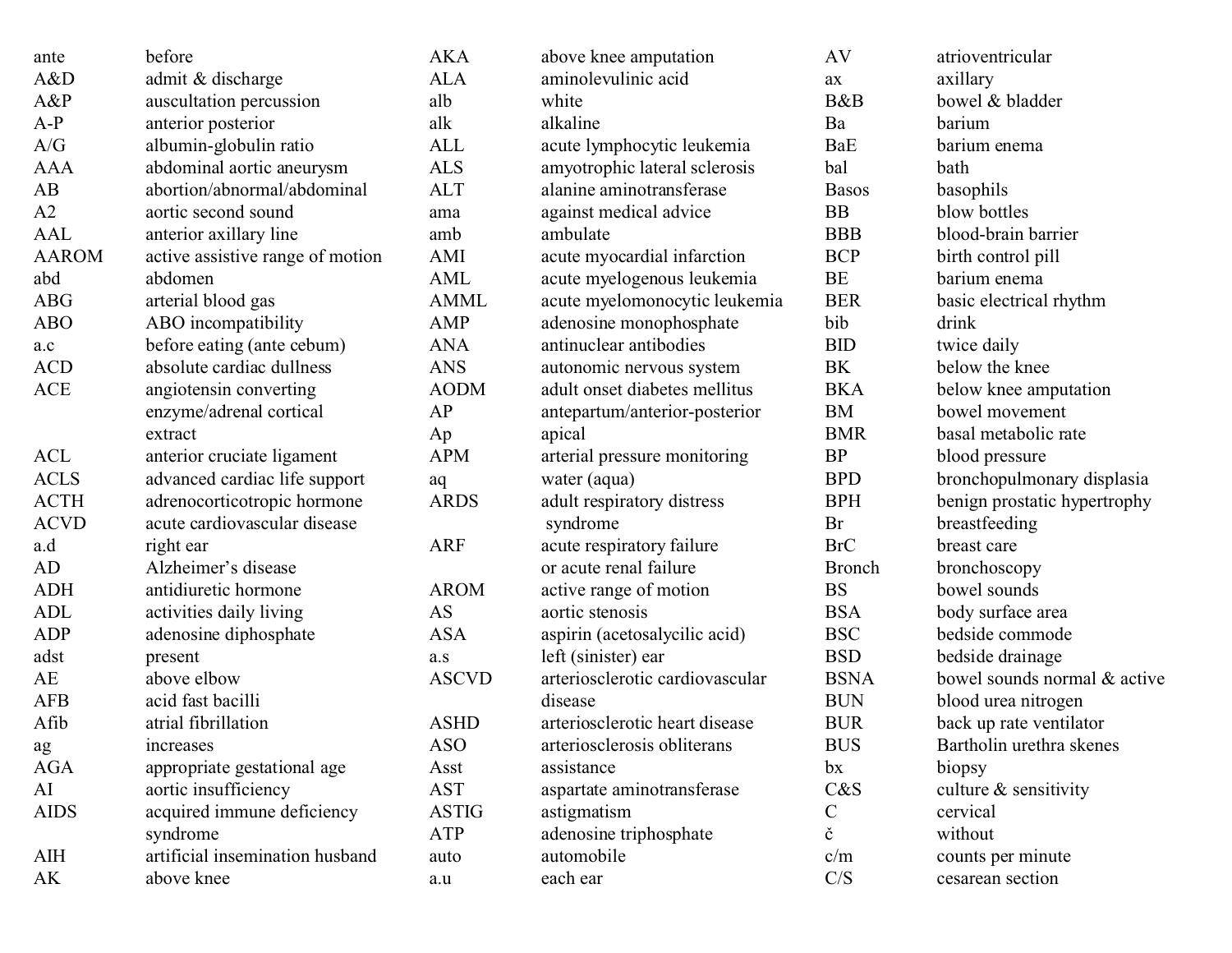| CA          | Neoplasm/cancer                | $\rm{co}$       |
|-------------|--------------------------------|-----------------|
| Ca          | calcium                        | CO <sub>2</sub> |
| <b>CABG</b> | coronary artery bypass graft   | <b>COAD</b>     |
| CAC         | cardioacceleratory center      | <b>COPD</b>     |
| CAD         | coronary artery disease        |                 |
| cAMP        | cyclic AMP                     | <b>CORD</b>     |
| Cancer      | Malignant neoplasm             |                 |
| caps        | capsule                        | <b>CORF</b>     |
| <b>CAT</b>  | computerized axial tomography  |                 |
| cath        | catheterize                    | CP              |
| <b>CBC</b>  | complete blood count           | <b>CPAP</b>     |
| CC          | chief complaint                |                 |
| <b>CCK</b>  | cholecystokinin                | <b>CPD</b>      |
| <b>CCU</b>  | coronary care unit             | <b>CPM</b>      |
| <b>CDH</b>  | congenital dislocation hip     | <b>CPR</b>      |
| <b>CEA</b>  | carcinoembryonic antigen       | <b>CPT</b>      |
| CF          | cystic fibrosis                | <b>CRF</b>      |
| <b>CHD</b>  | congenital heart disease       | <b>CRH</b>      |
| <b>CHF</b>  | congestive heart failure       | crit            |
| chr         | chronic                        | <b>CRP</b>      |
| <b>CIC</b>  | cardioinhibitory center        | CS              |
| CI          | chloride                       | CSF             |
| <b>CLC</b>  | creative living center         | <b>CT</b>       |
| <b>CLL</b>  | chronic lymphatic leukemia     | <b>CTS</b>      |
| cm          | centimeter                     | <b>CTZ</b>      |
| <b>CMC</b>  | carpometacarpal                | <b>CV</b>       |
| <b>CMG</b>  | cystometrogram                 | <b>CVA</b>      |
| <b>CMHC</b> | community mental health center | <b>CVL</b>      |
| <b>CML</b>  | chronic myelogenous leukemia   | <b>CVMS</b>     |
| <b>CMRI</b> | cardiac magnetic resonance     | <b>CVP</b>      |
|             | imaging                        | <b>CVS</b>      |
| <b>CMS</b>  | circulation motion sensation   | <b>CVU</b>      |
| <b>CMV</b>  | cytomegalovirus                | CW              |
| cn          | cranial nerves                 | <b>CXR</b>      |
| <b>CNM</b>  | Certified Nurse Midwife        | $\rm CXy$       |
| <b>CNP</b>  | continuous negative airway     | cysto           |
|             | pressure                       | D               |
| <b>CNS</b>  | central nervous system         | D5W             |
|             |                                |                 |

| $\overline{\text{co}}$ | cardiac output                     |
|------------------------|------------------------------------|
| CO <sub>2</sub>        | carbon dioxide                     |
| COAD                   | chronic obstructive airway disease |
| <b>COPD</b>            | chronic obstructive pulmonary      |
|                        | disease                            |
| <b>CORD</b>            | chronic obstructive respiratory    |
|                        | disease                            |
| <b>CORF</b>            | comprehensive outpatient           |
|                        | rehabilitation facility            |
| $\overline{\text{CP}}$ | cerebral palsy                     |
| <b>CPAP</b>            | continuous positive airway         |
|                        | pressure                           |
| <b>CPD</b>             | cephalopelvic disproportion        |
| <b>CPM</b>             | continuous passive motion          |
| <b>CPR</b>             | cardiopulmonary resuscitation      |
| <b>CPT</b>             | chest physical therapy             |
| <b>CRF</b>             | chronic renal failure              |
| <b>CRH</b>             | corticotropic releasing hormone    |
| crit                   | hematocrit                         |
| <b>CRP</b>             | C-reactive protein                 |
| $\overline{\text{CS}}$ | central service/cesarean section   |
| <b>CSF</b>             | cerebrospinal fluid                |
| <b>CT</b>              | computerized tomography/CAT        |
| <b>CTS</b>             | carpal tunnel syndrome             |
| <b>CTZ</b>             | chemoreceptor trigger zone         |
| <b>CV</b>              | cardiovascular                     |
| <b>CVA</b>             | cerebrovascular accident           |
| CVL                    | central venous line                |
| <b>CVMS</b>            | clean voided midstream urine       |
| <b>CVP</b>             | central venous pressure            |
| <b>CVS</b>             | chorionic villi sampling           |
| CVU                    | cerebrovascular unit               |
| CW                     | closed ward                        |
| <b>CXR</b>             | chest x-ray                        |
| CXy                    | chest x-ray                        |
| cysto                  | cystoscopic examination            |
| D                      | day                                |
| D5W                    | 5% dextrose/water solution         |

| D&C         | dilation curettage               |
|-------------|----------------------------------|
| D/C         | discharge or discontinue         |
| D/R         | dayroom                          |
| <b>DDST</b> | Denver Developmental Screening   |
|             | Test                             |
| DE          | dose equivalent                  |
| <b>DEA</b>  | Drug Enforcement Agency          |
| decub       | decubitus ulcer                  |
| Dep         | dependent                        |
| derm        | relating to                      |
|             | dermis/dermatology/skin          |
| <b>DEXA</b> | dual energy x-ray absorptiometry |
| <b>DHEA</b> | dehydroepiandrosterone           |
| <b>DHT</b>  | dihydrotestosterone              |
| <b>DIC</b>  | disseminated intravascular       |
|             | coagulopathy                     |
| DIF         | direct immunofluorescence        |
| Diff        | differential (white blood) count |
| DIP joint   | distal interphlangeal joint      |
| Disp        | disposition                      |
| <b>DJD</b>  | degenerative joint disease       |
| DM          | diabetes mellitus                |
| <b>DMD</b>  | Duchenne muscular dystrophy      |
| <b>DME</b>  | durable medical equipment        |
| <b>DNA</b>  | deoxyribonucleic acid            |
| <b>DNR</b>  | do not resuscitate               |
| <b>DOB</b>  | date of birth                    |
| <b>DOE</b>  | dyspnea on exertion              |
| <b>DOI</b>  | date of injury                   |
| dolent      | aching                           |
| <b>DPT</b>  | diphtheria pertussis tetanus     |
| DR          | delivery room                    |
| <b>DRG</b>  | dorsal root ganglia<br>or        |
|             | diagnosis related group          |
| <b>DSA</b>  | digital subtraction angiography  |
| <b>DSR</b>  | dynamic spatial reconstructor    |
| <b>DSS</b>  | dioctyl sulfosoccinate           |
| <b>DSU</b>  | day surgery unit                 |
|             |                                  |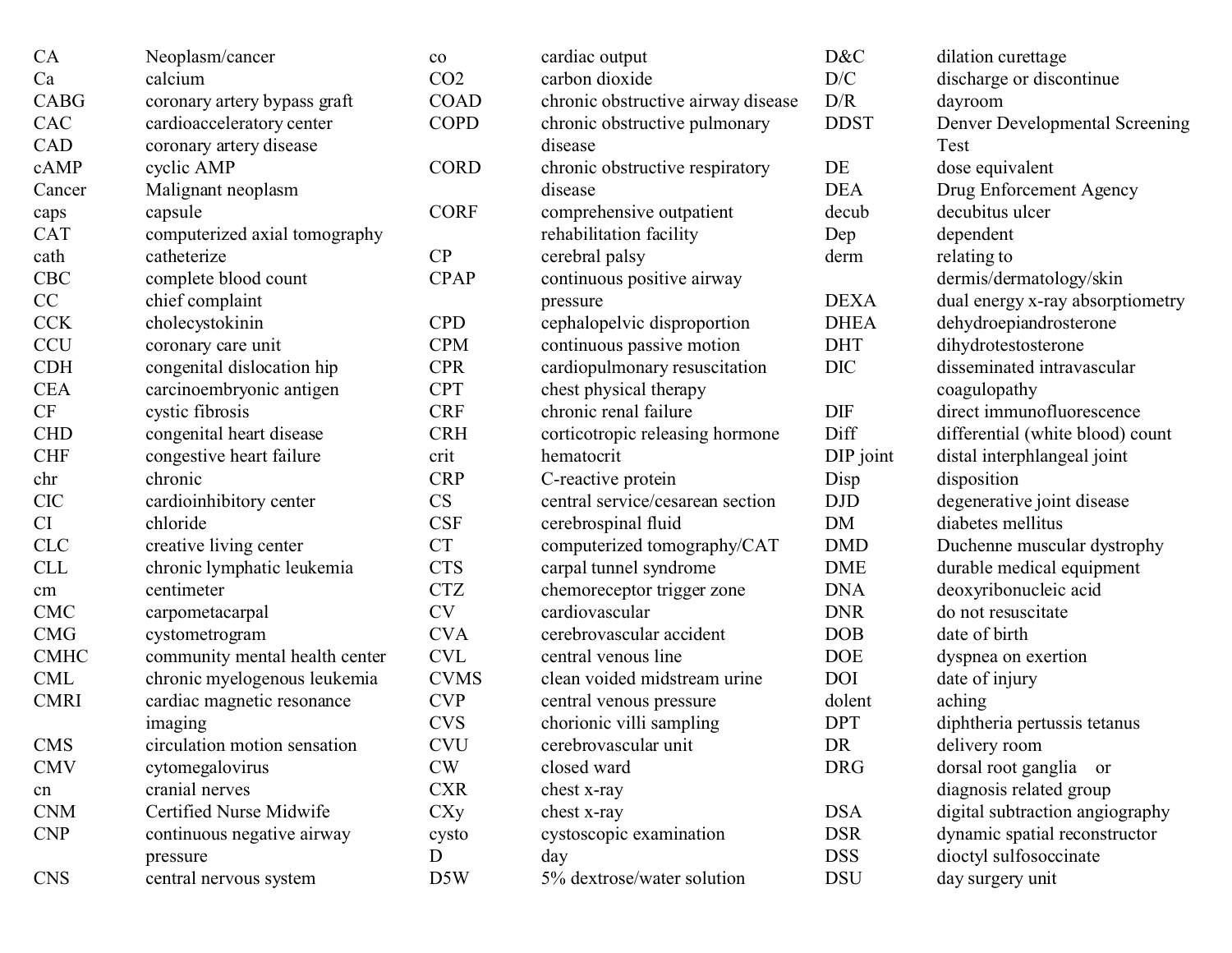| <b>DTs</b>  | delirium tremens                | <b>ESWL</b> | extracorporeal shock wave        | <b>FVC</b>                | forced vital capacity          |
|-------------|---------------------------------|-------------|----------------------------------|---------------------------|--------------------------------|
| <b>DTRs</b> | deep tendon reflexes            |             | lihotripsy                       | $f_{X}$                   | fracture                       |
| <b>DUB</b>  | dysfunctional uterine bleed     | ET          | endotracheal                     | G                         | gram                           |
| <b>DVT</b>  | deep vein thrombosis            | <b>ETOH</b> | alcohol                          | <b>GALT</b>               | gut-associated lymphoid tissue |
| DX          | diagnosis                       | <b>EVR</b>  | evoked visual response           | gav                       | gavage                         |
| E&M         | evaluation and management       | EX          | examination                      | <b>GB</b>                 | gallbladder                    |
| <b>EBL</b>  | estimated blood loss            | exam        | examination                      | <b>GH</b>                 | growth hormone                 |
| <b>EBV</b>  | Epstein-Barr virus              | ext         | extremity or external            | G.I                       | gastrointestinal               |
| <b>ECF</b>  | extended care facility or       | FB          | foreign body                     | <b>GIFT</b>               | gamete intrafallopian transfer |
|             | extracellular fluid             | <b>FBR</b>  | foreign body removal             | <b>GLC</b>                | gas liquid chromatography      |
| <b>ECG</b>  | electrocardiogram               | <b>FBS</b>  | fasting blood sugar              | Gly                       | glycerin                       |
| <b>ECHO</b> | enterocytopathogenic human      | <b>FDP</b>  | fibrin degradation products      | <b>GMP</b>                | guanosine monophosphate        |
|             | orphan                          | Fe          | iron                             | GnRH                      | gonadotropin-releasing hormone |
| <b>ECMO</b> | extracorporeal membrane         | feb         | fever                            | <b>GS</b>                 | general surgeon                |
|             | oxygenation                     | <b>FEV</b>  | forced expiratory volume         | <b>GSR</b>                | galvanic skin response         |
| <b>ECT</b>  | emission computerized           | <b>FFP</b>  | fresh frozen plasma              | gsw                       | gunshot wound                  |
|             | tomography                      | <b>FFS</b>  | fee for service                  | <b>GTF</b>                | glucosyl tranferase            |
| <b>EEG</b>  | electroencephalogram            | FH          | family history                   | GU                        | genitourinary                  |
| <b>EENT</b> | eye ear nose & throat           | <b>FHT</b>  | fetal heart tone                 | Gu                        | guiac                          |
| <b>EGA</b>  | estimated gestational age       | Fib         | fibrillation                     | gyn                       | gynecology                     |
| <b>EGD</b>  | esophagus stomach duodenum      | fibular     | fibula                           | $\boldsymbol{\mathrm{H}}$ | hertel measurement             |
| <b>EKG</b>  | electrocardiogram               | fl          | fluid                            | H&H                       | hemoglobin & hematocrit        |
| EM          | electron microscope/micrograph  | fluro       | fluoroscopy                      | H&P                       | history physical               |
| <b>EMG</b>  | electromyogram                  | <b>FM</b>   | face mask                        | HA                        | Headache                       |
| en          | enema clyster                   | <b>FMG</b>  | fine mesh gauze                  | <b>HAA</b>                | hepatitis antigen B            |
| eng         | engorged                        | <b>FNP</b>  | <b>Family Nurse Practitioner</b> | HAAb                      | hepatitis antibody A           |
| <b>ENT</b>  | ear nose throat                 | fort        | strong                           | HaAg                      | hepatitis antigen A            |
| <b>EOG</b>  | electrooculography              | ${\rm FP}$  | family planning                  | HAI                       | hemagglutination test          |
| <b>EOM</b>  | extraocular motion              | <b>FR</b>   | family relationship              | <b>HAV</b>                | hepatitis A virus              |
| <b>EOMI</b> | extraocular motion intact       | FRA's       | flexor reflex afferents          | Hb                        | hemoglobin                     |
| <b>EOP</b>  | external occipital protuberance | fractured   | fracture                         | HBsAb                     | hepatitis surface antibody B   |
| Eosins      | eosinophils                     | <b>FRAT</b> | free radical assay test          | HBcAg                     | hepatitis antigen B            |
| ER          | emergency room or               | <b>FSE</b>  | fetal scalp electrode            | <b>HBD</b>                | hydroxybutyril dehydrogenase   |
|             | endoplasmic reticulum           | <b>FSH</b>  | follicle stimulating hormone     | HBeAb                     | hepatitis antibody Be          |
| <b>ERG</b>  | electroretinogram               | <b>FTSG</b> | full thickness skin graft        | HBeAg                     | hepatitis antigen Be           |
| <b>ESR</b>  | erythrocyte sedimentation rate  | <b>FTT</b>  | failure to thrive                | <b>Hbg</b>                | hemoglobin                     |
| <b>ESRD</b> | end stage renal disease         | F/U or FU   | follow-up                        | <b>HBO</b>                | hyperbaric oxygen              |
| <b>EST</b>  | electroshock therapy            | <b>FUO</b>  | fever unknown origin             | <b>HBP</b>                | high blood pressure            |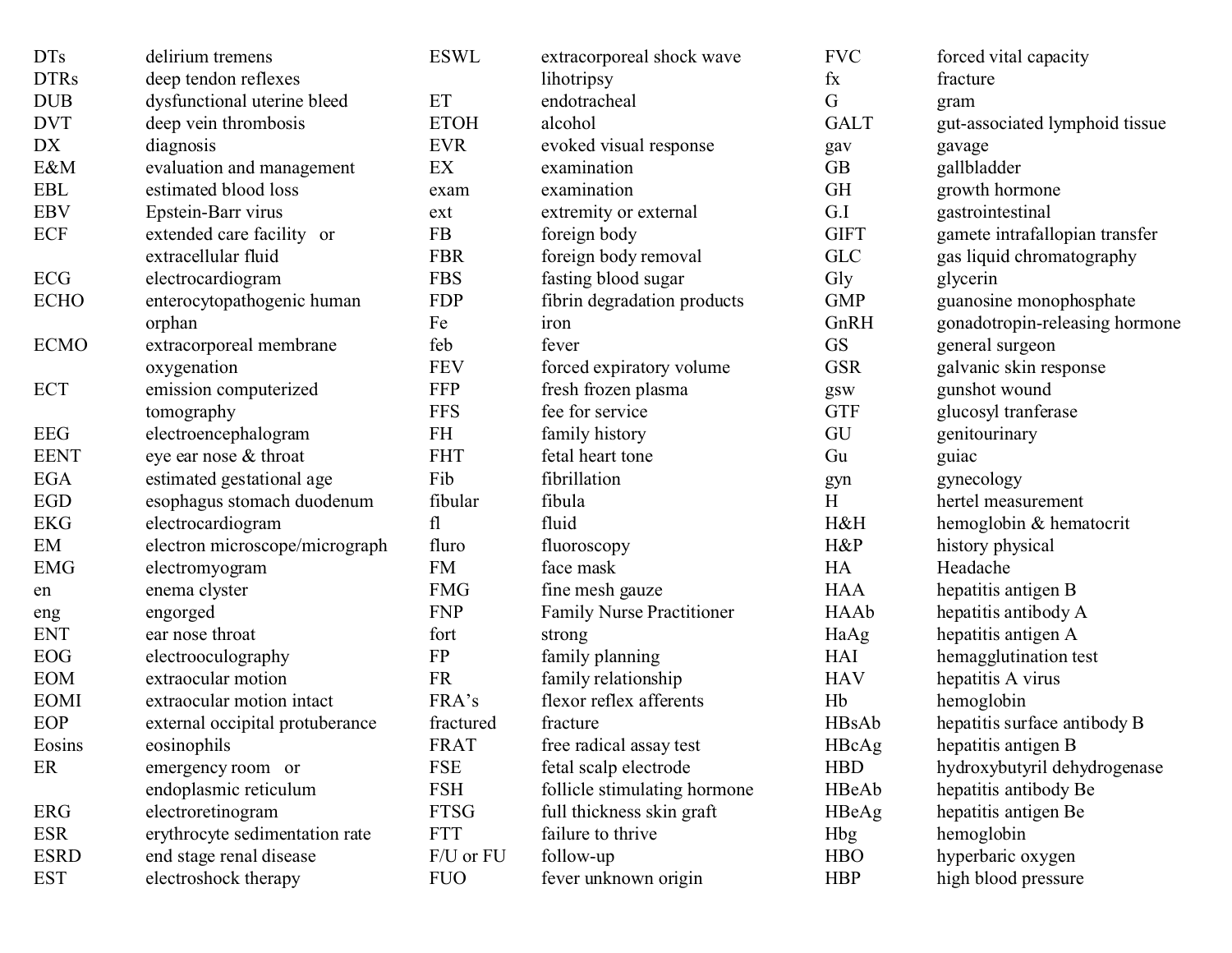| HBsAb           | hepatitis antibody B                | <b>IABP</b>    | intra-aortic balloon pump           | K            | potassium                       |
|-----------------|-------------------------------------|----------------|-------------------------------------|--------------|---------------------------------|
| HBsAg           | hepatitis antigen B                 | <b>IBS</b>     | irritable bowel syndrome            | <b>KCL</b>   | potassium chloride              |
| <b>HBV</b>      | hepatitis B virus                   | <b>IBW</b>     | ideal body weight                   | KJ           | knee jerk                       |
| hCG             | human chorionic gonadotropin        | $\rm{IC}$      | infant care                         | <b>KUB</b>   | kidney-ureter-bladder           |
| HC <sub>1</sub> | hydrochloric acid                   | ICF            | intermediate care facility          | L            | left or lumbar                  |
| Hct             | hematocrit                          | <b>ICH</b>     | cerebral hemorrhage                 | L-S          | lumbosacral                     |
| Hctz            | hydrochlorothiazide                 | <b>ICP</b>     | intracranial pressure               | LA           | left atrium                     |
| <b>HCVD</b>     | hypertensive cardiovascular         | <b>ICS</b>     | intercostal space                   | <b>LAD</b>   | left anterior descending        |
|                 | disease                             | <b>ICSH</b>    | interstitial cell-stimulating       | LAP          | leucine aminopeptidase          |
| HD              | hip disarticulation or hemodialysis |                | hormone                             | <b>LAT</b>   | lateral                         |
| <b>HDL</b>      | high density lipoproteins           | ICU            | intensive care unit                 | <b>LAVH</b>  | laparascopic assisted vaginal   |
| <b>HEENT</b>    | head eyes ears nose throat          | ID             | intradermal or infective dose       |              | hysterectomy                    |
| Hg              | mercury                             | <b>IDDM</b>    | insulin dependent diabetes mellitis | LB           | legbag                          |
| Hg/Hgb          | hemoglobin                          | <b>IDH</b>     | isocitric dehydrogenase             | <b>LBB</b>   | left bundle branch              |
| <b>HGH</b>      | human growth hormone                | <b>IDM</b>     | infant diabetic mother              | <b>LBP</b>   | lower back pain                 |
| <b>HIAA</b>     | hydroxyindolacetic acid             | I <sub>H</sub> | infectious hepatitis                | LD           | lethal dose                     |
| <b>HIV</b>      | human immunodeficiency virus        | $\rm II$       | icteric index                       | <b>LDH</b>   | lactate dehydrogenase           |
| <b>HMD</b>      | hyaline membrane disease            | IM             | internal medicine/intramuscular     | <b>LDL</b>   | low-denisty lipoproteins        |
| <b>HMS</b>      | hepatosplenomegaly                  | <b>IMV</b>     | intermittent mandatory ventilation  | LE           | lower extremityor               |
| <b>HOB</b>      | head of bed                         | indep          | independent                         |              | lupuserythematosis              |
| <b>HORF</b>     | high output renal failure           | inj            | injection                           | <b>LEEP</b>  | loop electrocautery excision    |
| HPs             | hot packs                           | <b>IOP</b>     | intraoccular pressure               |              | procedure                       |
| <b>HPF</b>      | high power field                    | IP             | intraperitoneal                     | <b>LGA</b>   | large for gestational age       |
| <b>HPG</b>      | human pituitary gonadotropin        | IP joint       | interphlangeal joint                | LH           | luteinizing hormone             |
| <b>HPI</b>      | history of the present illness      | <b>IPPB</b>    | intermittent positive pressure      | <b>LHR</b>   | leukocyte histamine release     |
| <b>HPL</b>      | human placental lactogen            |                | breathing                           | lido         | lidocaine                       |
| HR              | heart rate                          | IQ             | intelligence quotient               | <b>LKS</b>   | liver kidney spleen             |
| <b>HSBG</b>     | heelstick blood gas                 | <b>ISC</b>     | infant servo-control                | <b>LLETZ</b> | loop excision cervix uterus     |
| <b>HSG</b>      | hysterosalpingography               | <b>ISG</b>     | immune serum globulin               | <b>LLL</b>   | left lower lobe                 |
| <b>HSV</b>      | herpes simplex virus                | $\mathbf{u}$   | international units                 | LLQ          | left lower quadrant             |
| Ht              | height                              | <b>IUD</b>     | intrauterine device                 | LM           | light microscope/micrograph     |
| <b>HTN</b>      | hypertension/hypertensive           | IV             | intravenous                         | <b>LMD</b>   | local medical doctor            |
| <b>HVA</b>      | homovanillic acid                   | <b>IVC</b>     | intravenous cholangiography         | <b>LML</b>   | left medio lateral position     |
| Hx              | history                             | <b>IVF</b>     | in vitro fertilization              | LML          | left middle lobe of lung        |
| I&D             | incision & drainage                 | <b>IVH</b>     | intraventricular hemorrhage         | <b>LMN</b>   | lower motor neuron              |
| I&O             | intake & output                     | <b>IVP</b>     | intravenous pyelogram               | <b>LMP</b>   | last menstrual period           |
| Id31            | radioactive iodine                  | <b>JODM</b>    | juvenile onset diabetes mellitus    | LMS          | left mentum anterior position   |
| IA              | intra-arterial                      | <b>JVD</b>     | jugular venous distention           | <b>LMT</b>   | left mentum transverse position |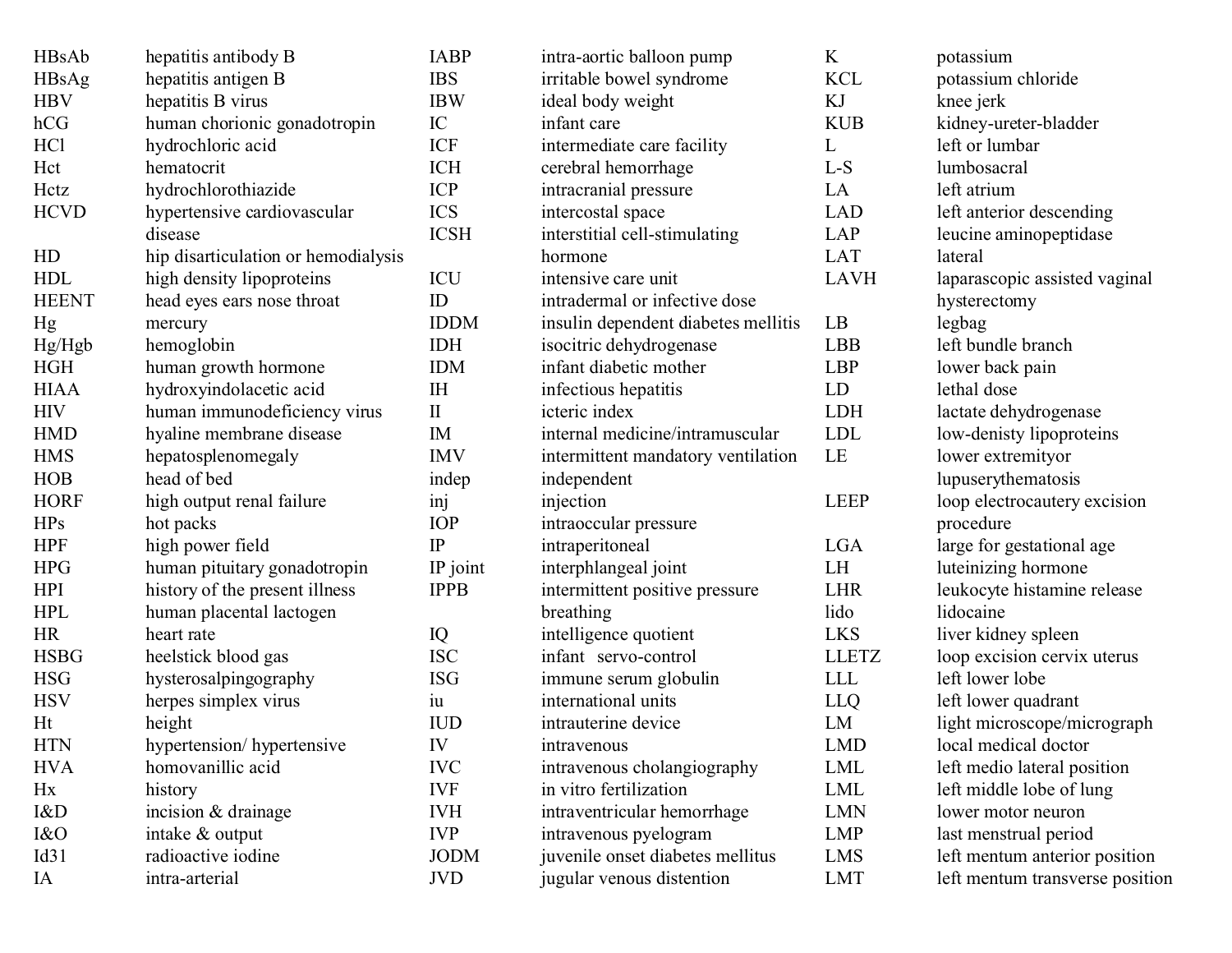| LOC            | loss consciousness            | MG           | myasthenia gravis                 | <b>NCV</b>    | nerve conduction & velocity    |
|----------------|-------------------------------|--------------|-----------------------------------|---------------|--------------------------------|
| <b>LOM</b>     | limitation motion             | <b>MH</b>    | marital history                   | NE            | norepinepherine                |
| <b>LOP</b>     | left occiput posterior        | <b>MHC</b>   | mental health clinic              | <b>NEC</b>    | not elsewhere classified       |
| LOT            | left occiput transverse       | MI           | myocardial infarction             | neg           | negative                       |
| LP             | lumbar puncture               | ML           | midline                           | <b>NF</b>     | <b>National Formulary</b>      |
| LR             | lactated Ringer's             | ml           | milliliter                        | NG            | nasogastric                    |
| <b>LRI</b>     | lower respiratory infection   | mm           | millimeter                        | <b>NGU</b>    | non-gonoccocal urethritis      |
| LS             | lumbar sacral                 | mmHg         | millimeters mercury               | <b>NICU</b>   | neonatal intensive care unit   |
| <b>LSA</b>     | left sacrum anterior position | <b>MMPI</b>  | Minnesota Multiphasic Personality | <b>NIDDM</b>  | non-insulin dependent diabetes |
| <b>LSB</b>     | left sternal border           |              | Inventory                         |               | mellitus                       |
| LT             | left                          | <b>MOM</b>   | milk magnesia                     | NJ            | nasojejunal                    |
| <b>LTC</b>     | long term care                | mono         | monocyte                          | NKA no        | known allergies                |
| <b>LTH</b>     | lactogenic/luteotropic homone | MP joint     | metacarpopharangeal joint         | <b>NKDA</b>   | no known drug allergies        |
| <b>LUL</b>     | left upper lobe               | <b>MPD</b>   | maximum permissible dose          | <b>NKMA</b>   | no known medical allergies     |
| luq            | left upper quadrant           | <b>MR</b>    | mitral regurgitation              | <b>NMR</b>    | nuclear magnetic resonance     |
| LV             | left ventricle                | <b>MRA</b>   | magnetic resonance angiography    | <b>NP</b>     | neuropsychiatry                |
| lymphs         | lymphocytes                   | <b>MRI</b>   | magnetic resonance imaging        | NP-CPAP       | nasopharyngeal positive airway |
| lytes          | electrolytes                  | mRNA         | messenger RNA                     |               | pressure                       |
| M              | manifest refraction           | <b>MS</b>    | multiple sclerosis                | <b>NPN</b>    | nonprotein nitrogen            |
| M1             | mitral first sound            | <b>MSH</b>   | melaocyte-stimulating hormone     | <b>NPO</b>    | nothing by mouth (nil per os)  |
| M <sub>2</sub> | mitral second sound           | <b>MSLT</b>  | multiple sleep latency testing    | <b>NS</b>     | normal saline/not significant  |
| MA1            | volume respirator             | <b>MTM</b>   | metamucil                         | <b>NSAID</b>  | nonsteroidal anti-inflammatory |
| <b>MCH</b>     | mean corpusculer hemoglobin   | <b>MTP</b>   | metatarsophalangeal               |               | drug                           |
| <b>MCHC</b>    | mean corpusculer hemoglobin   | multip       | multipara pregnant                | <b>NSD</b>    | nominal standard dose          |
|                | concentration                 | <b>MVP</b>   | mitral valve prolapse             | <b>NSR</b>    | normal sinus rhythm            |
| <b>MCL</b>     | midclavicular line            | <b>MWS</b>   | Mickety-Wilson syndrome           | <b>NST</b>    | nonstress test                 |
| <b>MCP</b>     | metacarpophalangeal           | <b>MYOP</b>  | myopia                            | <b>NSVB</b>   | normal spontaneous vaginal     |
| <b>MCT</b>     | mediastinal chest tube        | N            | normality                         |               | bleeding                       |
| <b>MCV</b>     | mean corpusculer volume       | N&V          | nausea vomiting                   | <b>NSVD</b>   | normal spontaneous vaginal     |
| MD             | muscular dystrophy            | Na           | sodium                            |               | delivery                       |
| <b>MDD</b>     | manic-depressive disorder     | <b>NaCl</b>  | salt                              | <b>NT</b>     | nasotracheal/nontender         |
| Mec            | meconium                      | <b>NAT</b>   | nonaccidental trauma              | <b>NTE</b>    | neutral thermal environment    |
| <b>MED</b>     | minimal effective dose        | NB           | newborn                           | O2            | oxygen                         |
| meds           | medications                   | <b>NBICU</b> | newborn intensive care unit       | <b>OB</b>     | obstetrics                     |
| mEq            | milliequivalent               | <b>NBT</b>   | nitroblue tetrazolium             | <b>OB-GYN</b> | obstetrics gynecology          |
| mEq/1          | milliequivalent per liter     | <b>NCA</b>   | neurocirculatory asthenia         | <b>OC</b>     | oral contraceptive             |
| <b>MFD</b>     | minimum fatal dose            | <b>NCHS</b>  | National Center for Health        | OCT           | ornithine carbamyl transterase |
| mg             | milligram                     |              | <b>Statistics</b>                 | o.d           | right eye                      |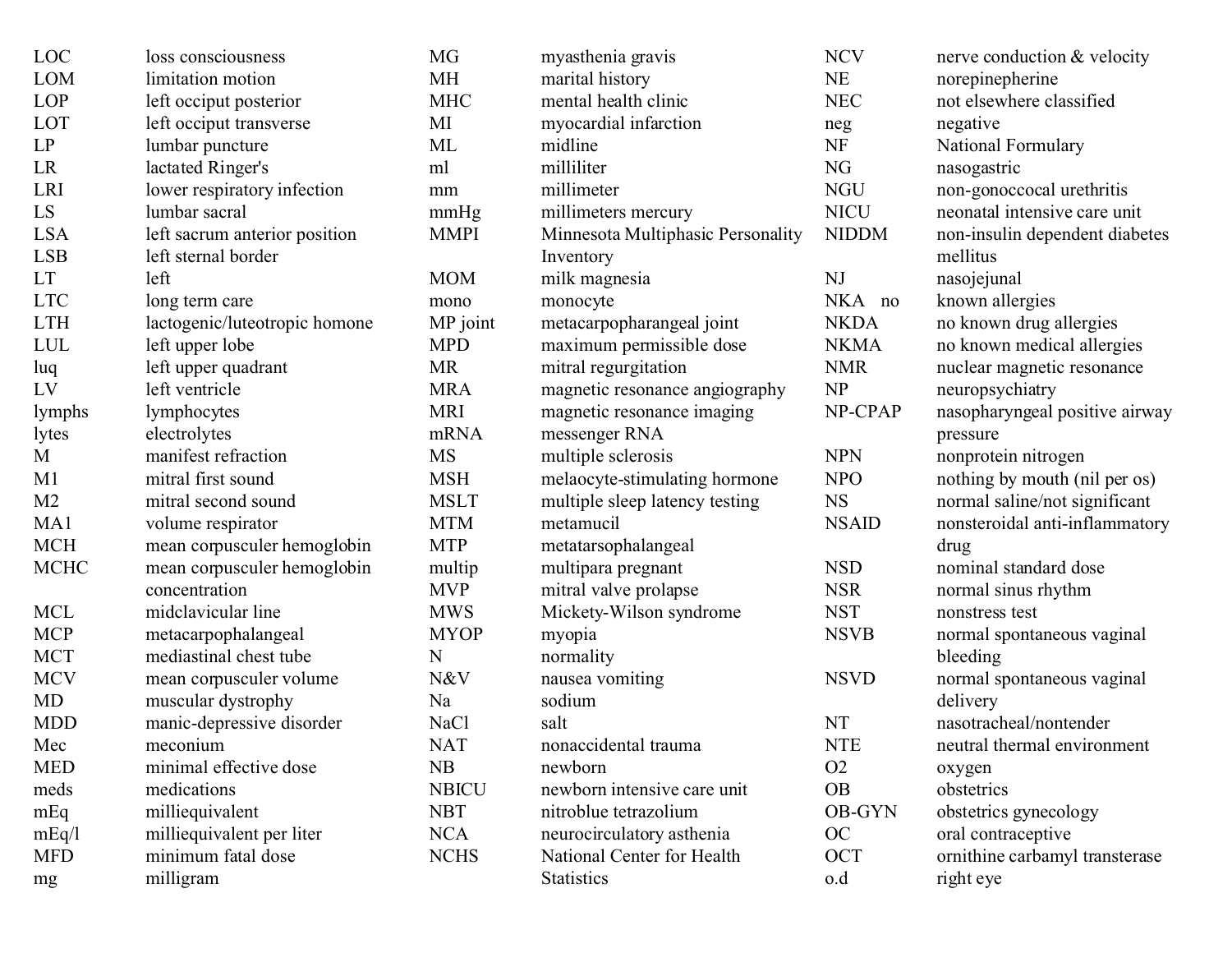| <b>OFC</b>     | occipitofrontal circumference    | <b>PEG</b>             | pneumoencephalogram             | <b>PSA</b>             | prostate specific antigen         |
|----------------|----------------------------------|------------------------|---------------------------------|------------------------|-----------------------------------|
| oint           | ointment                         | <b>PERRLA</b>          | pupils equal regular reactive   | <b>PSP</b>             | phenolsulfonphthalein             |
| <b>ONH</b>     | optic nerve head                 | <b>PET</b>             | positron emission tomography    | <b>PT</b>              | physical therapy                  |
| ophth          | ophthalmology                    | <b>PFC</b>             | persistent fetal circulation    | Pt                     | patient                           |
| <b>ORIF</b>    | open reduction internal fixation | pH                     | hydrogen ion concentration -    | <b>PTB</b>             | patellar tendon bearing           |
| $0. S$         | left eye                         |                        | acid/base                       | <b>PTCA</b>            | percutaneous transluminal         |
| oris           | mouth                            | PH                     | past history                    |                        | coronary angioplasty              |
| <b>OS</b>      | mouth                            | phos                   | phosphate                       | PTH                    | parathyroid hormone               |
| <b>OST</b>     | oxytocin stress test             | PI                     | present illness                 | PU                     | pregnancy urine test              |
| <b>OT</b>      | occupational therapy or oxytocin | PID                    | pelvic inflammatory disease     | <b>PUD</b>             | peptic ulcer disease              |
| <b>OTD</b>     | organ tolerance dose             | <b>PKU</b>             | phenylketonuria                 | puly                   | powder                            |
| <b>OTO</b>     | otology                          | <b>PMH<sub>x</sub></b> | past medical history            | <b>PVC</b>             | premature ventricular contraction |
| $_{\rm 0.0}$   | eyes                             | <b>PMI</b>             | point maximum intensity         | <b>PVD</b>             | premature ventricular             |
| P&A            | percussion auscultation          | <b>PMN</b>             | polynorphonuclear neutrophil    |                        | depolerization                    |
| $P+PD$         | percussion postural drainage     |                        | leukocytes                      | <b>PVL</b>             | paraventricular leukomalasia      |
| P <sub>2</sub> | pulmonic 2nd sound               | PN                     | pneumonia                       | PZI                    | protamine zinc insulin            |
| PA             | pulmonary artery                 | <b>PNC</b>             | premature nodal contraction     | QID                    | 4 times daily                     |
| PAC            | premature atrial contraction     | <b>PND</b>             | paroxysmal nocturnal dyspnea    | $\mathbf{q}\mathbf{s}$ | quantity sufficient               |
| PAD            | pulmonary artery diastolic       | <b>PNS</b>             | peripheral nervous system       | $\mathbf R$            | respiration                       |
| PAH            | para-aminohippurate              | po                     | given orally (per or)           | r                      | roentgen                          |
| PAP            | papanicolaou                     | <b>POD</b>             | post operative day              | R/O                    | rule out                          |
| <b>PAR</b>     | post anesthesia recovery         | polys                  | polymorphonuclear neutrophil    | RA                     | rheumatoid arthritis              |
| PAT            | paroxysmal atrial tachycardia    |                        | leukocytes                      | <b>RBB</b>             | right bundle branch               |
| path           | pathology                        | <b>PER</b>             | problem oriented record         | <b>RBC</b>             | red blood cell or red blood cell  |
| PBI            | protein-bound iodine             | PP                     | after meals (postprandial)      |                        | count                             |
| pc             | after meals (post cibum)         | pp                     | near point visual accommodation | <b>RBOW</b>            | ruptured bag water                |
| PC             | packed cells                     | P.D.                   | percussion postural drainage    | <b>RCD</b>             | relative cardiac dullness         |
| PCG            | phonocardiogram                  | P.H.                   | post pactum hemorrhage          | <b>RDS</b>             | respiratory distress syndrome     |
| PCN            | penicillin                       | P.P.                   | protamine paracoagulation       | RE                     | reticuloendothelial system        |
| <b>PCR</b>     | polymerase chain reaction        | PPT                    | partial prothrombin time        | <b>REM</b>             | rapid eye movement                |
| PCT            | positron-computed tomography     | p.r                    | far point visual accommodation  | resp                   | respiration                       |
| <b>PCV</b>     | packed cell volume               | pr                     | per return                      | Rh                     | Rhesus / blood factor             |
| PD             | postural drainage                | PRE's                  | progressive resistive exercises | <b>RHD</b>             | rheumatic heart disease           |
| <b>PDA</b>     | patent ductus arteriosus         | previa                 | placenta previa                 | <b>RIA</b>             | radioimmunoassay                  |
| <b>PDR</b>     | Physician's Desk Reference       | primip                 | primipara                       | RL                     | Ringer's lactate                  |
| PE             | pulmonary embolism or physical   | PRL                    | prolactin                       | <b>RLE</b>             | right lower extremity             |
|                | examination                      | <b>PRN</b>             | as necessary                    | <b>RLF</b>             | rentrolental fibroplasia          |
| Peds           | pediatrics                       | <b>PROM</b>            | premature rupture membranes     | <b>RLL</b>             | right lower lobe                  |
|                |                                  |                        |                                 |                        |                                   |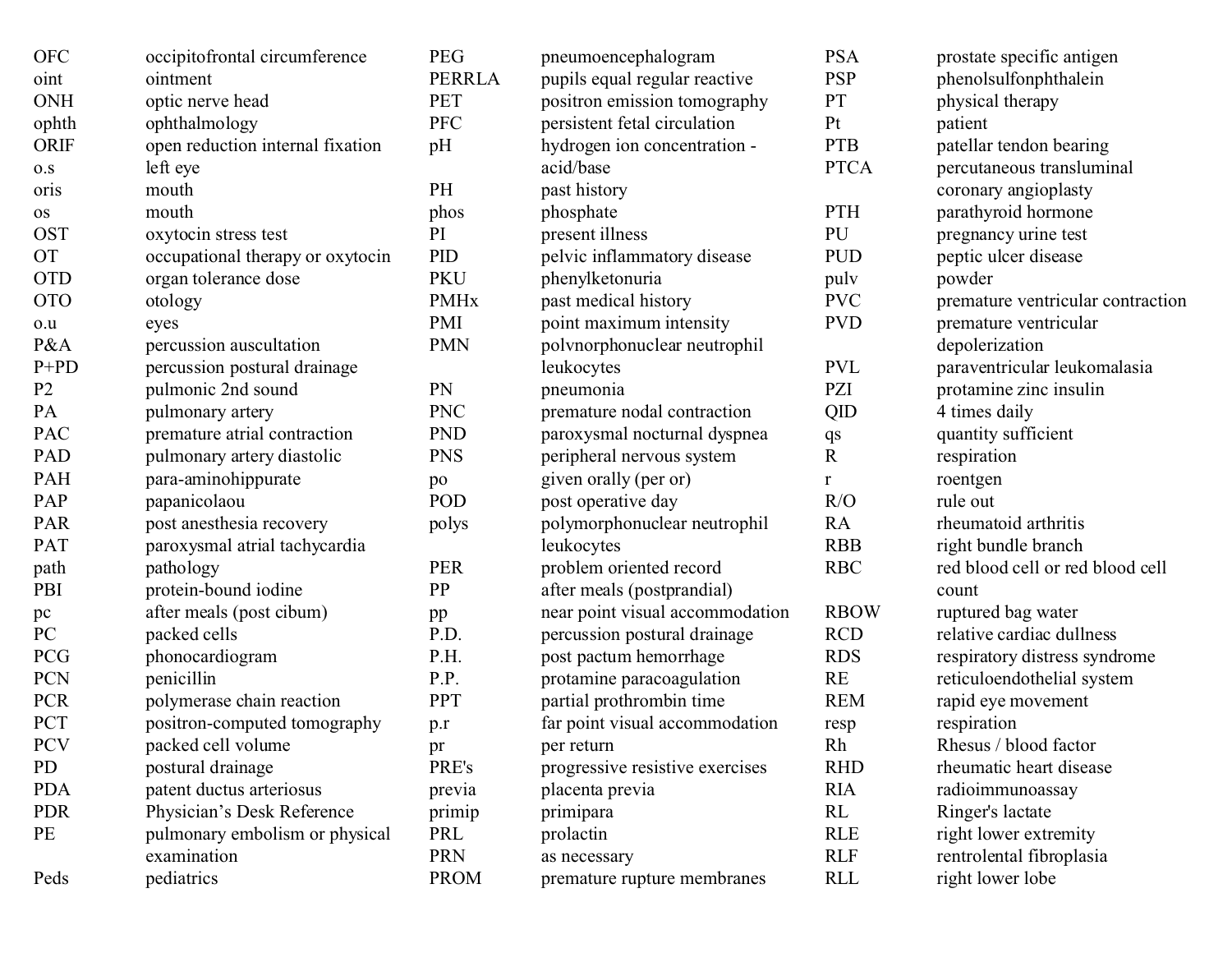| rlq         | right lower quadrant             | Seno        | Senokot                           | T&C         | type crossmatch                 |
|-------------|----------------------------------|-------------|-----------------------------------|-------------|---------------------------------|
| <b>RMA</b>  | right mentum anterior            | SG          | Swan-Ganz                         | T           | temperature or thoracic         |
| <b>RML</b>  | right middle lobe                | <b>SGA</b>  | small gestational age             | T tubule    | transverse tubule               |
| <b>RMP</b>  | right mentum posterior           | SGOT        | serum glutamic oxaloacetic acid - | T&A         | tonsils adenoids                |
| <b>RMT</b>  | right mentum transverse          |             | liver enzyme $test(s)$            | T, C, DB    | turn cough deep breathe         |
| <b>RN</b>   | <b>Registered Nurse</b>          | <b>SGPT</b> | liver enzyme test                 | <b>TA</b>   | tension applanation             |
| <b>RNA</b>  | Ribonecleic acid                 | <b>SH</b>   | social history                    | tab         | tablet                          |
| <b>ROA</b>  | right occiput anterior position  | <b>SHBG</b> | sex hormone binding globulin      | tach        | tachycardia                     |
| <b>ROM</b>  | range of motion                  | SI joint    | sacro-iliac joint                 | <b>TAT</b>  | tetanus antitoxin               |
| <b>ROP</b>  | right occiput posterior position | <b>SIDS</b> | sudden infant death syndrome      | Tb or TB    | tuberculosis                    |
| <b>ROS</b>  | review of systems                | <b>SISI</b> | short increment sensitivity index | Tbc         | tuberculosis                    |
| RP          | retrograde pyelogram             | s.l         | sublingual                        | <b>TBG</b>  | thyroxine                       |
| <b>RPR</b>  | venereal disease report          | <b>SLE</b>  | systemic lupus erythematosus      | <b>TBSA</b> | total body surface area         |
| RR          | recovery room                    | <b>SMO</b>  | slip made out                     | <b>TDF</b>  | testis determining factor       |
| <b>RRA</b>  | registered record administrator  | <b>SNF</b>  | skilled nursing facility          | Temp        | temperature                     |
| <b>RRNA</b> | ribosomal riboneucleic acid      | S.O.A.P     | subjective objective assessment   | <b>TENS</b> | transcutaneous electrical       |
| <b>RRR</b>  | regular rate $&$ rhythm          |             | plan                              |             | neurostimulator                 |
| RS          | reducing substances              | <b>SOB</b>  | shortness of breath               | <b>TFT</b>  | transfer factor test            |
| <b>RSV</b>  | respiratory syncytial virus      | sol         | solution                          | <b>THA</b>  | total hip arthroplasty          |
| RT          | right                            | SP or S/P   | status post                       | <b>THC</b>  | tetrahydrocannabinol            |
| <b>RTC</b>  | return to clinic                 | SpGr        | specific gravity                  | TI          | tricuspid insufficiency         |
| <b>RUL</b>  | right upper lobe                 | SQ          | subcutaneous                      | <b>TIA</b>  | transient ischemic attack       |
| <b>RUQ</b>  | right upper quadrant             | <b>SROM</b> | spontaneous rupture membranes     | <b>TIBC</b> | total iron binding capacity     |
| Rx          | prescription                     | <b>SSE</b>  | soap suds enema                   | tib         | tibia                           |
| <b>RxN</b>  | reaction                         | <b>ST</b>   | sinus tachycardia                 | <b>TKA</b>  | total knee arthroplasty         |
| S           | left (sinister)                  | staph       | staphylococcus                    | TM          | tympanic membrane               |
| š           | without                          | <b>STAT</b> | immediately                       | <b>TMJ</b>  | temporomandibular joint         |
| ${\bf S}$   | sacral                           | <b>STD</b>  | sexually transmitted disease      | <b>TNS</b>  | transcutaneous nerve stimulator |
| S&A         | sugar acetone                    | <b>STH</b>  | somatotropic hormone              | <b>TO</b>   | telephone order                 |
| S/P         | status post                      | strep       | streptococcus                     | <b>TOA</b>  | tubo-ovarian abcess             |
| <b>SA</b>   | sinoatrial node                  | <b>STS</b>  | serology test for syphilis        | <b>TP</b>   | total protein                   |
| SAH         | subarachnoid hemorrhage          | <b>STSG</b> | split thickness skin graft        | <b>TPN</b>  | total parenteral nutrition      |
| SB          | sinus bradycardia                | <b>STU</b>  | skin test unit                    | <b>TPR</b>  | temperature pulse respiration   |
| <b>SBFT</b> | small bowel follow through       | Subcu       | subcutaneous                      | <b>Tr</b>   | trace                           |
| $\rm s.c$   | subcutaneous                     | <b>SUBQ</b> | subcutaneous                      | <b>TRF</b>  | thyrotropin releasing factor    |
| SCI         | spinal cord injury               | supp        | suppository                       | <b>TRH</b>  | thyrotropin releasing hormone   |
| <b>SEM</b>  | systolic ejection murmur or      | Sv          | scalp vein                        | tRNA        | transfer ribonucleic acid       |
|             | scanning electron microscope     | $S_{X}$     | symptom or surgery                | <b>Ts</b>   | tension Schiotz                 |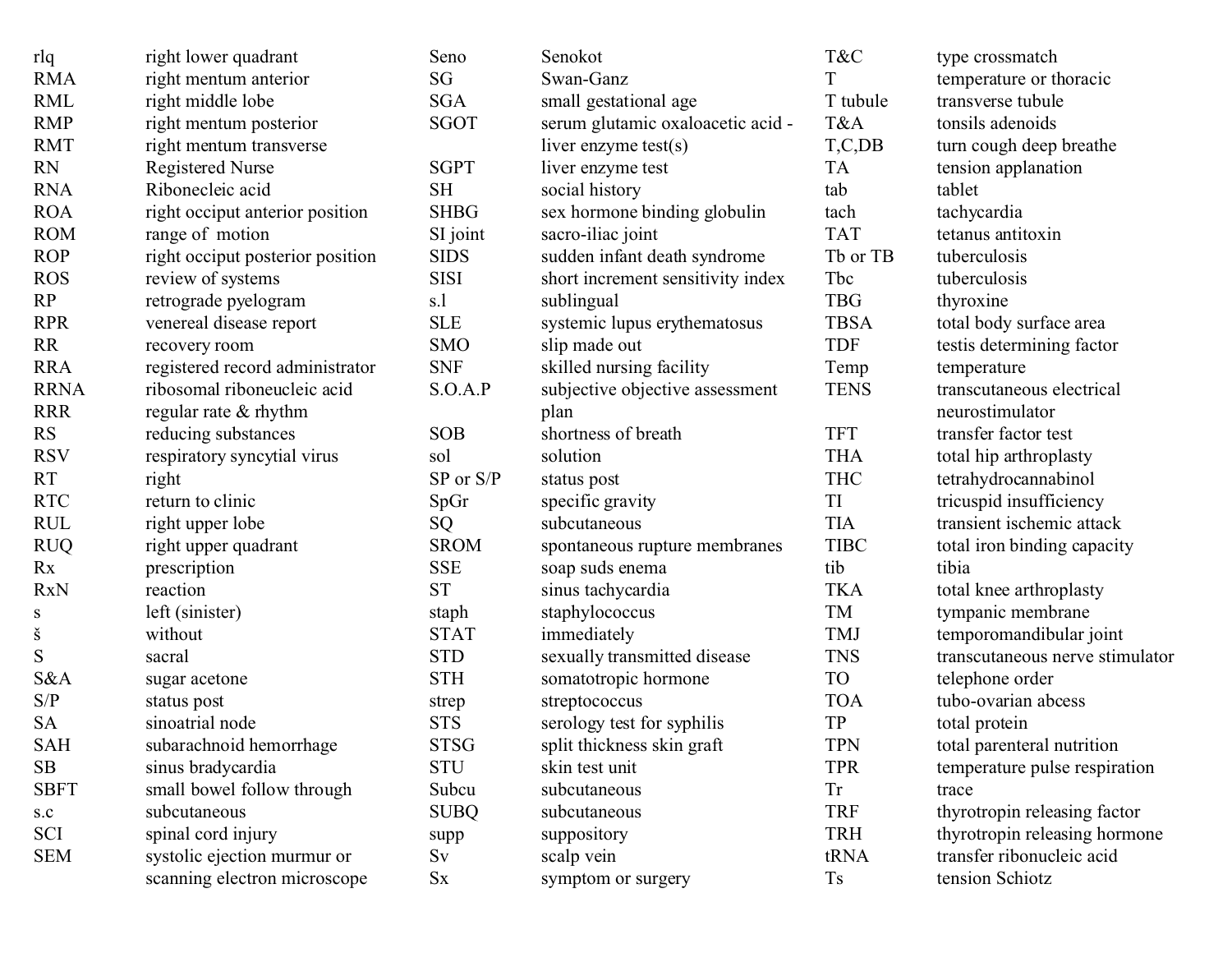| <b>TSH</b>  | thyroid stimulating hormone                 | VO                                               | verbal order                       |
|-------------|---------------------------------------------|--------------------------------------------------|------------------------------------|
| <b>TTN</b>  | transient tachypnea newborn                 | <b>VP</b>                                        | voiding pressure                   |
| <b>TUR</b>  | transurethral resection                     | <b>VPC</b>                                       | ventricular premature contraction  |
| <b>TURP</b> | transurethral resection prostate            | <b>VPRC</b>                                      | volume packed red cells            |
| TWE         | tap water enema                             | <b>VS</b>                                        | vesicular sound                    |
| Tx          | treatment                                   | <b>VSD</b>                                       | ventricular septal defect          |
| U/A or UA   | urinalysis                                  | $\boldsymbol{\mathrm{V}}\boldsymbol{\mathrm{V}}$ | veins                              |
| U & C       | usual & customary                           | W-D                                              | wet dry                            |
| <b>UAC</b>  | umbilical artery catheter                   | w/HSBH                                           | warmed heelstick blood gas         |
| <b>UC</b>   | uterine contractions or unit clerk          | <b>WB</b>                                        | whole blood                        |
| <b>UCD</b>  | usual childhood diseases                    | <b>WBC</b>                                       | white blood cell(s) or white blood |
| <b>UCHD</b> | usual childhood diseases                    |                                                  | [cell] count                       |
| UE          | upper extremity                             | W/C or WC                                        | wheelchair                         |
| <b>UFR</b>  | uroflowmetry                                | <b>WCC</b>                                       | well child care                    |
| <b>UGI</b>  | upper gastrointestinal                      | <b>WD</b>                                        | well developed                     |
| ulnar       | ulna                                        | <b>WLS</b>                                       | wet lung syndrome                  |
| <b>UM</b>   | unit manager                                | <b>WN</b>                                        | well nourished                     |
| <b>UMN</b>  | upper motor neuron                          | <b>WNL</b>                                       | within normal limits               |
| ung         | ointment                                    | Wt                                               | weight                             |
| <b>UPP</b>  | urethra pressure profile                    | X                                                | except                             |
| ur          | urine                                       | $Y-O$                                            | year-old                           |
| <b>URI</b>  | upper respiratory infection                 | <b>ZIFT</b>                                      | zygote intrafallopian transfer     |
| <b>URN</b>  | utilization review nurse                    | zygoma                                           | zygomatic arch                     |
| <b>US</b>   | ultrasound                                  | zygomatic                                        | zygomatic arch                     |
| <b>UTI</b>  | urinary tract infection                     |                                                  |                                    |
| UV          | ultraviolet                                 |                                                  |                                    |
| <b>UVC</b>  | umbilical vein catheter                     |                                                  |                                    |
| $\mathbf V$ | ventricular                                 |                                                  |                                    |
| Va          | visual acuity                               |                                                  |                                    |
| <b>VCG</b>  | vectorcardiogram                            |                                                  |                                    |
| <b>VD</b>   | venereal disease                            |                                                  |                                    |
| <b>VDH</b>  | valvular disease, heart                     |                                                  |                                    |
| <b>VDRL</b> | venereal disease report                     |                                                  |                                    |
| <b>VF</b>   | ventricular fibrillation or vision<br>field |                                                  |                                    |
| <b>VIP</b>  | vasoactive intestinal peptide               |                                                  |                                    |
|             |                                             |                                                  |                                    |

Vit vitamin<br>VLDL very low

very low-density lipoproteins

© Arizona Computer Services, Inc. 1999 F:\MyFiles\Practice Tools\abbrev.jun.wpd